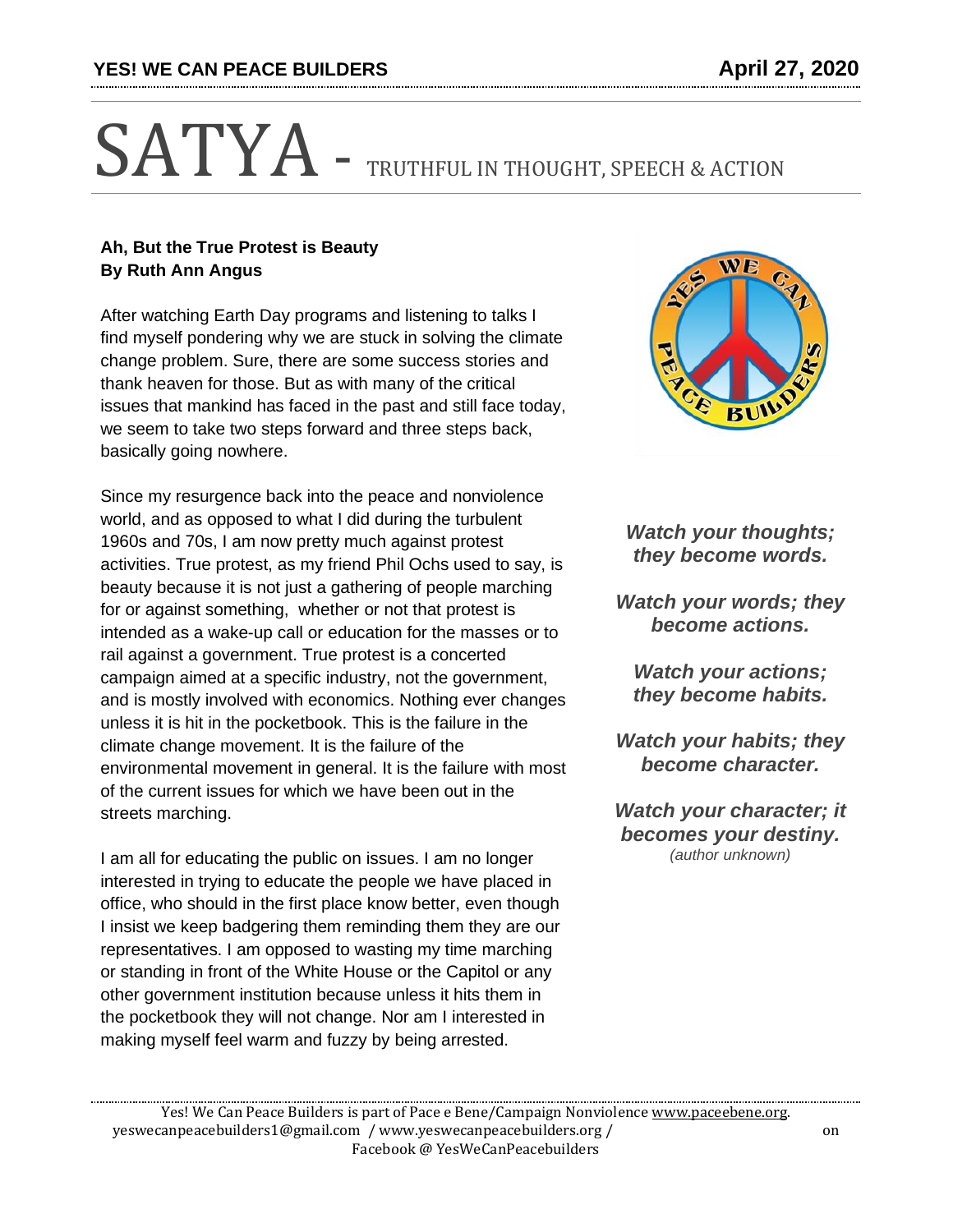I **am** for a well-planned concerted campaign geared towards affecting or even damaging the economic life of industries that are the root cause of climate change and this includes financial institutions, insurance companies, agriculture, and obviously the fossil fuel industry. No change in our government policy will take place until we disable the injustice in the economics of these industries. That is where our true protest must go and not just us marching in front of their buildings but working up some actions that will affect them financially. If we do not do this, we will not succeed in conquering climate change or for that matter any of the inequality issues prevalent in our world. The Corona Virus is nature slapping us in the face. It is time we stopped fooling around and got serious about true protest.

## **Food -- Will We Have It? By Ruth Ann Angus**

As the pandemic drags on supplies of things we rely on in our daily lives have become slim to nonexistent. Shelves in some markets are bare. Specific items are missing or there are only a few available. Looking at this, I wonder what to expect as we gradually come back to active life?

One of the most disheartening things I saw with my fellow human beings was the run on toilet paper. It said something to me about just where our minds are located these days. To top it off after running to the market and denuding the shelves of toilet paper, for many it was a dash to the gun store to buy weapons. How discouraging.

As things have dragged on with the pandemic it suggested for me that food is going to become a major issue in this country. Already milk is being poured down the drain because dairies cannot get it to suppliers. Farm fields are being plowed under instead of harvested because there is no outlet for the farmers' goods even if they are harvested. I do not know, but I am

guessing cattle, pigs and chickens are getting a lease on life and not being slaughtered. One pork processing facility in South Dakota had to shut down because a few the workers came down with the virus. One might assume there will soon be few pork products available.

Bulk supplies of food that normally go to restaurants, hotels and schools are going nowhere, probably slated for destruction. Food banks are overwhelmed with new people asking for food as so many are now unemployed. And yet there are no plans in place to avoid this appalling food waste.

An article in the Earth Island Journal produced in Berkeley spells out a small light of hope that there are groups attempting to counter this. Written by Audrey Mei Yi Brown, Operations Manager at Food Shift and a writer and activist in the Bay area, the article spells out exactly what is happening, what may get worse, and a possible solution.

Brown says "The image of empty shelves in produce aisles has become commonplace during the Covid-19 crisis, while food banks are [hustling](https://w/) to meet a

Yes! We Can Peace Builders is part of Pace e Bene/Campaign Nonviolence [www.paceebene.org.](http://www.paceebene.org/) yeswecanpeacebuilders1@gmail.com / www.yeswecanpeacebuilders.org / on Facebook @ YesWeCanPeacebuilders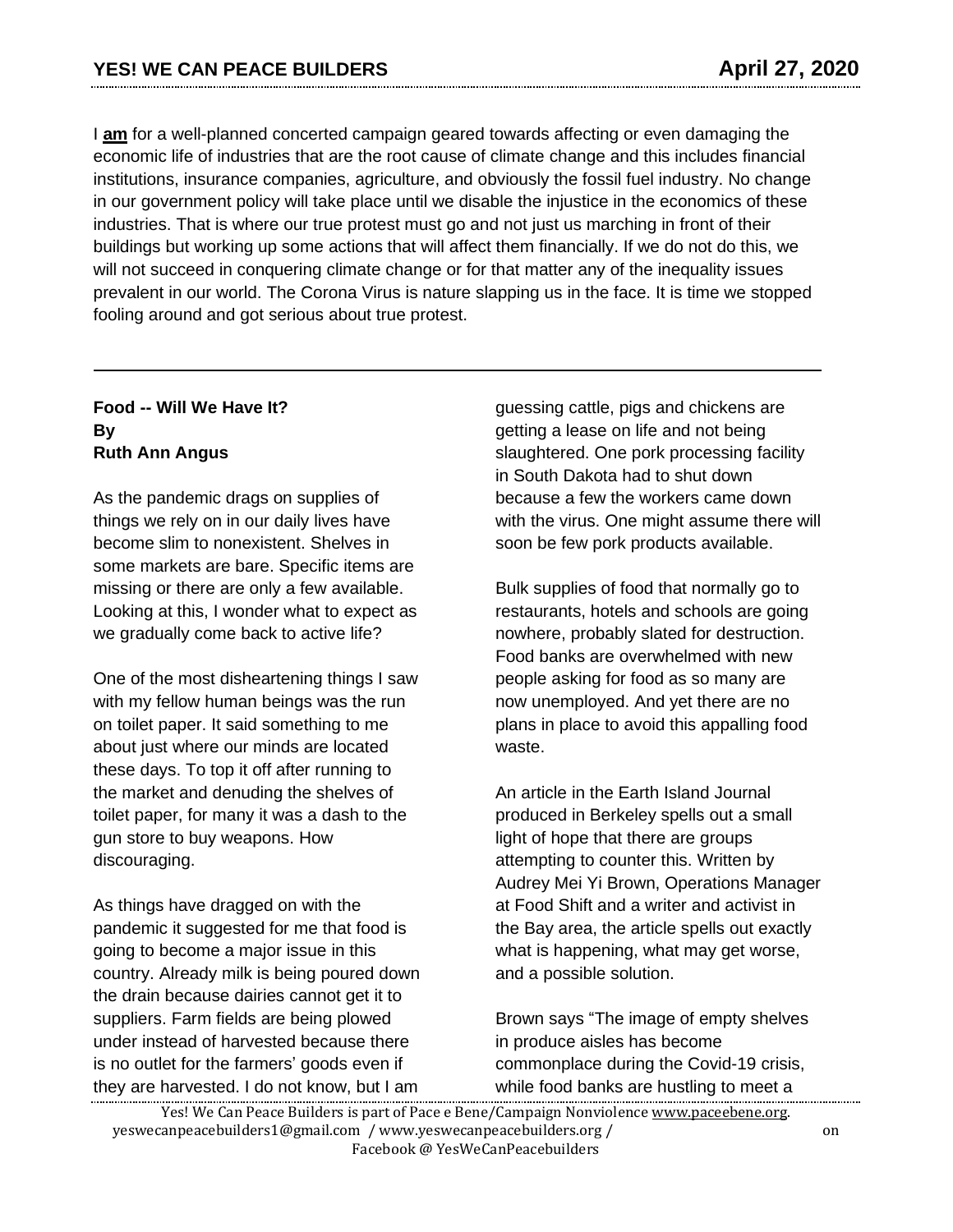growing demand for food assistance. These barren shelves and overwhelmed pantries suggest a country in famine. But the fact is that we are simultaneously wasting food en-masse — plowing produce back into farm fields, [dumping](https://www.nytimes.com/2020/04/11/business/coronavirus-destroying-food.html?referringSource=articleShare) milk into [lagoons,](https://www.nytimes.com/2020/04/11/business/coronavirus-destroying-food.html?referringSource=articleShare) and watching perishables expire in warehouses.

The illogic of simultaneous food insecurity and food waste is clear enough to anyone. That we wrestle with these problems nonetheless speaks to the structural inequity behind unequal access to all resources, including food. The coronavirus adds fuel to the fire, illuminating the cracks in our clunky multinational food system."

Clunky food system is an understatement. Agriculture which long ago abandoned the family farm for large scale operations appears to be incapable of dealing with the current situation. The system starts with the farmer and his crop goes on to the shipper, then to the processing plants, and from the processing plants to the distributor and the distributor to the market, whether that market be the grocery store, restaurants, hotels, schools, or other establishments. Where is the breakdown now?

Obviously, the consumer still has a need for products. That the need for restaurants, the hospitality industry, and schools has dried up should not be affecting the distribution to the supermarket. But it is. What was once slated for those other industries is ending up being dumped. As Brown states, "Farmers operate on a hope that by harvest time they will have a market for their produce. But the current pandemic makes clear that our food

system is optimized for production output, not resilience."

She goes on to say that even without the pandemic there were people suffering with food insecurity and that financial insecurity "begets food insecurity." With the pandemic food insecurity is surging as Americans are out of work and are responding to this onset of food insecurity by taking to hoarding.

Brown writes about an organization called Food Shift that has operated in the Bay area for eight years performing food recovery operations. Their research has found that food is "often discarded in bulk supply simply for having been stickered incorrectly or because it is surplus. Small cosmetic imperfections can also trigger a trip to the landfill. It is often easier and cheaper to discard food than to donate it." Food Shift recovers as much as they can and last year that amounted to 120,000 pounds of food that would have gone to waste.

The pandemic has brought to the forefront how our country's industrial food system has been unable, unwilling or inflexible to change to meet the public's needs. Instead organizations like Food Shift have stepped up and this is encouraging news. Food Shift is filling in the gaps where regular food supplies have been interrupted. As Brown states, "Born out of need, new localized food networks are emerging."

Brown also emphasizes that right now we need the Food Bank and soup kitchens to provide the urgent need for food, but we also need to "push for longer-lasting relief" that only economic justice can provide. She goes on to suggest legislative